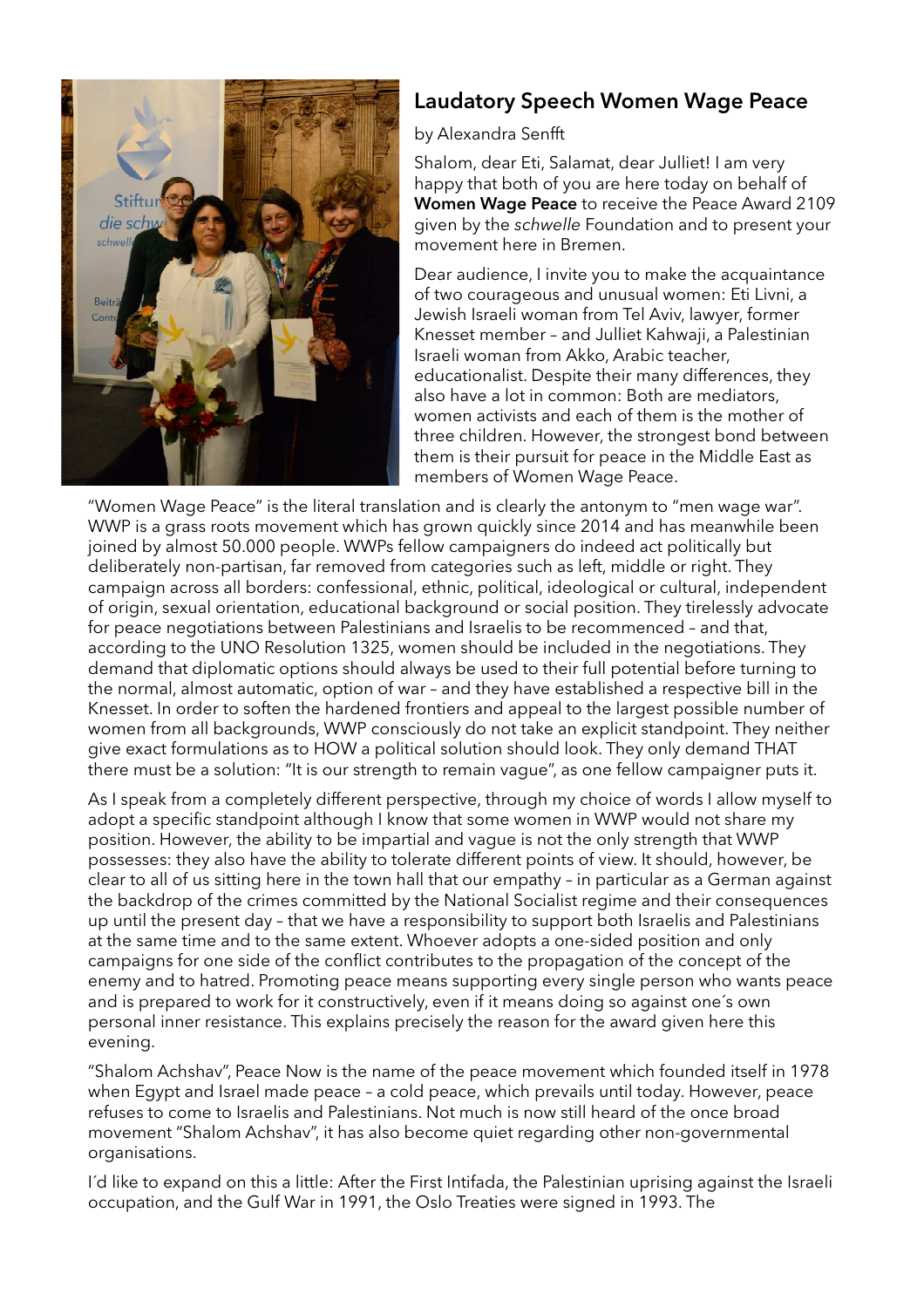implementation of this provisional solution was, however, accompanied by the continued construction of Jewish settlements on occupied Palestinian territory and by terrorist attacks carried out by Palestinian extremists against Israeli civilians. The first tender shoots of trust were quickly trampled into the ground.

"We must fight terrorism as if there's no peace process, and work to achieve peace as if there's no terror.", Prime Minister Yitzhak Rabin stated. He was convinced that Israelis and Palestinians should be physically separated. For this reason, the number of Palestinian day labourers in Israel was drastically restricted and the so-called safety fence built, which monstrously meanders through the beautiful landscape and cuts straight through residential areas. The wall led to further estrangement: Failing daily human contact, the neighbour on the other side of the barrier became increasingly the enemy, or more specifically the concept of the enemy. For "not knowing" breeds uncertainty and fear, and thus gives rise to or strengthens prejudices and clichés.

On the 4<sup>th</sup> November 1995, exactly 24 years ago, Yitzhak Rabin was murdered by an Israeli extremist. This marked the end of any rapproachment. To the same degree that the people were separated by administration zones, fences, safety roads and military checkpoints, suspicions grew, reservations, resignation and apathy. The breakdown of the Camp David negotiations in 2000, to which all parties had contributed, led to a further negative turning point. The Israeli Prime Minister, Ehud Barak, blamed the Palestinians alone and formed the phrase that there is no Palestinian partner with whom to negotiate. Propagated by the media and politicians, this myth prevailed, and further negotiations came to nothing.

In fact, the failed Oslo process had devalued the word peace to such an extent that only very few people still wanted to use it seriously. Since then, there has been a status quo of a largely controlled lack of peace between Israel and the West Bank. The contact between Palestinians and Israelis visible for us reveals itself in the skirmishes and devastating wars fought 2008/2009 and 2012 and 2014 between the Islamic Hamas in the Gaza Strip and the Israeli army. The victims were largely civilians, mostly women and children.

The Gaza War in 2014, which left 2000 Palestinians and 73 Israelis dead, was the last straw for many frightened, concerned and outraged women. Enough is enough! Dozens of peace activists set off as the initiators of WWP to make the word peace once again the subject of public discourse. They no longer want to send their children to war but want to secure them a safe future. Security, they said, does not result from fences, walls and weapons but through education, justice and the empowerment of women who contribute to peace – at the grass roots level and at the negotiation table. And through trust.

In the first year, the women organised the peace train, a train journey through Israel in which 1000 women participated. In 2015 they went in shifts on hunger strike for 50 days by temperatures of 40 degrees centigrade, during which time they spoke to sympathisers and opponents. In 2016 on the "March of Hope" they walked for two weeks across Israel. 30.000 women and men, Israelis, Palestinians and Arabs, all took part. In 2017 they once again motivated thousands for their "Journey to Peace" and walked from the North to the South. In 2018 they pitched the "Mothers´ tent" opposite the Knesset and introduced the bill "Political Alternatives First" in the Knesset in order to make diplomatic efforts the alternative to war.

The activists frequently demonstrate in front of the Knesset, organised in a decentralised and non-hierarchical way, and they conduct workshops, give lectures, organise events. Their activities are often accompanied by communal singing, united in the power of music. One of the highlights was when the Israeli singer Yael Deckelbaum and the Palestinian musician Meera Eilabouni sang together Leonard Cohen´s "Hallelujah" in both Hebrew and Arabic. Deckelbaum´s "Mothers` Prayer", which she wrote for a the "March of Hope" in 2016, has since inspired many peace activists around the world.

The women from WWP turn their pain, their trauma and fears into constructive actions. They make space for their conflicting narratives through "radical listening" and give each other the opportunity to show themselves without delegitimising the narrative of the other. They do not